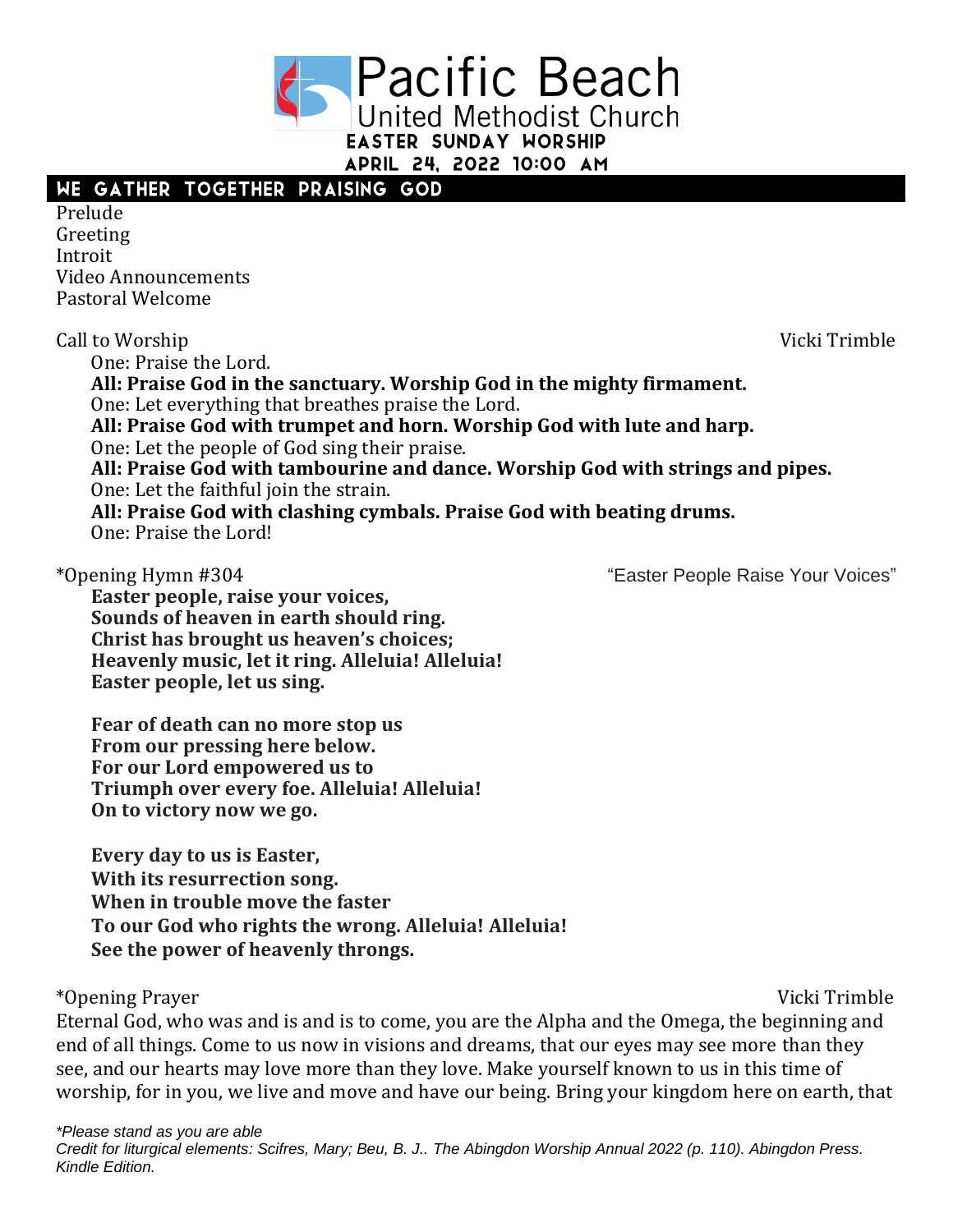all may know your glory and find the courage to face each day. We ask this in the name of the one who conquered the grave to bring us eternal life. Amen.

\*Sharing the Peace of Christ (*pass the peace as we sing "Woke up This Morning" #2082 v.1-3)*

**Oh, I woke up this morning with my mind, and it was stayed, stayed on Jesus, Woke up this morning with my mind, and it was stayed, stayed on Jesus. Woke up this morning with my mind, and it was stayed, stayed on Jesus. Hallelu, Hallelu, Hallelu, Hallelu, Hallelujah.**

**Oh, you can't hate your neighbor in your mind, if you keep it stayed, stayed on Jesus, You can't hate your neighbor in your mind, if you keep it stayed, stayed on Jesus. You can't hate your neighbor in your mind, if you keep it stayed, stayed on Jesus. Hallelu, Hallelu, Hallelu, Hallelu, Hallelujah.**

**Makes you love everybody with your mind, when you keep it stayed, stayed on Jesus, Makes you love everybody with your mind, when you keep it stayed, stayed on Jesus. Makes you love everybody with your mind, when you keep it stayed, stayed on Jesus. Hallelu, Hallelu, Hallelu, Hallelu, Hallelujah.**

# WE LISTEN FOR THE WORD OF GOD

Children's Time Pastor Lori Leopold Music to Lift Our Spirits

| Scripture: | John 20:19-31                   | Vicki Trimble       |
|------------|---------------------------------|---------------------|
| Message:   | "Believe"                       | Pastor Lori Leopold |
|            | <b>WE RESPOND TO GOD'S LOVE</b> |                     |

Song of Prayer (*we pray for God's guidance as we join after the solo in the chorus of #2108 "O How He Loves You and Me")*

**O how he loves you and me! O how he loves you and me! He gave his life. What more could he give? O how he loves you; O how he loves me; O how he loves you and me!**

**Jesus to Calv'ry did go; his love for sinners to show. What he did there brought hope from despair. O how he loves you; O how he loves me; O how he loves you and me!** Prayers of the People

The Lord's Prayer

**Our Father, who art in heaven, hallowed be thy name. Thy kingdom come, Thy will be done on earth as it is in heaven. Give us this day our daily bread. And forgive us our trespasses, as we forgive those who trespass against us. Lead us not into temptation, but deliver us from evil. For thine is the kingdom, and the power, and the glory, forever. Amen.**

*\*Please stand as you are able*

*Credit for liturgical elements: Scifres, Mary; Beu, B. J.. The Abingdon Worship Annual 2022 (p. 110). Abingdon Press. Kindle Edition.*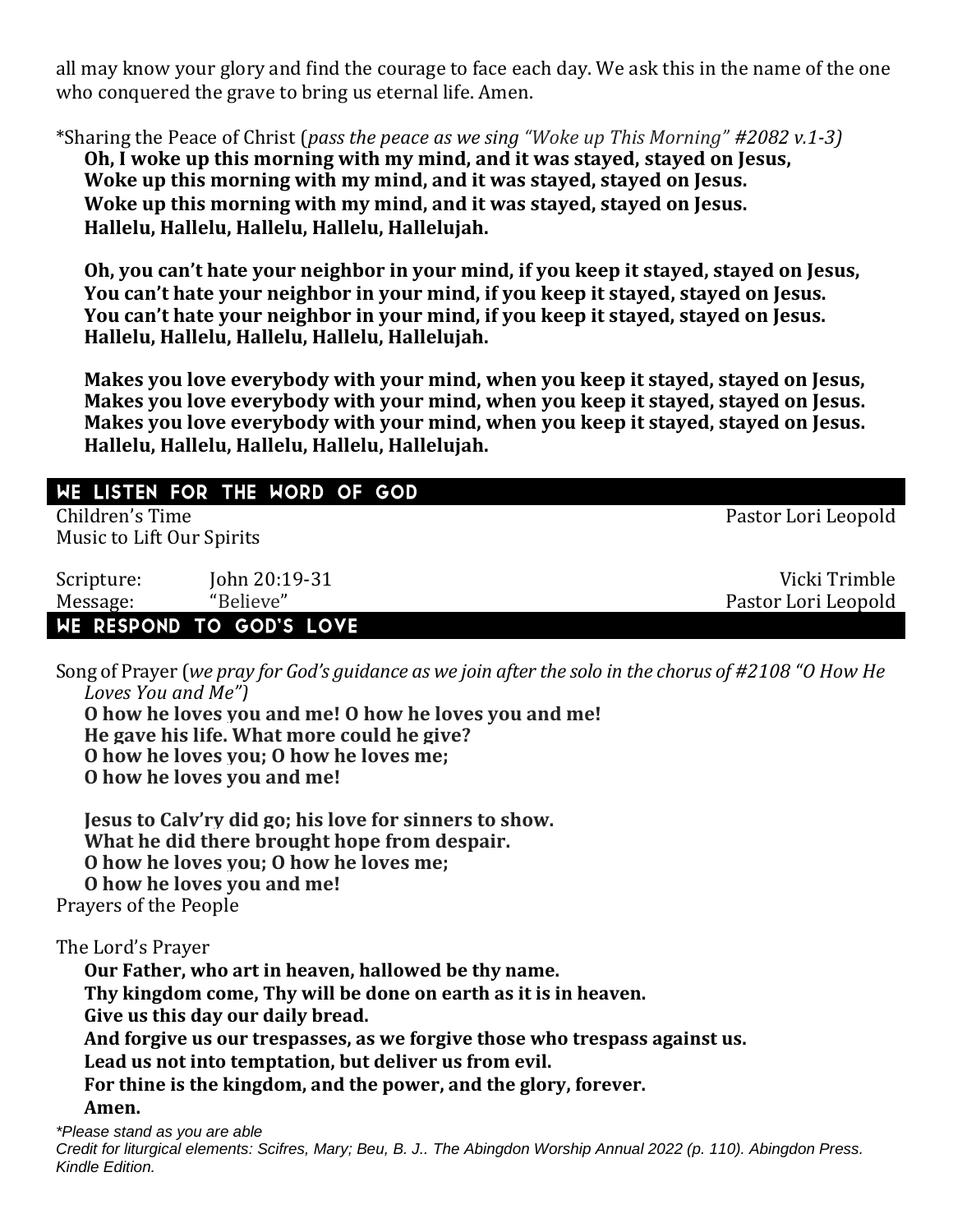## Invitation to the Offering

## **Offertory**

## \*Doxology

**Praise God, from whom all blessings flow; praise God all creatures here below; Alleluia! Alleluia! Praise God the source of all our gifts! Praise Jesus Christ, whose power up-lifts! Praise the Spirit, Holy Spirit! Alleluia! Alleluia! Alleluia!**

# \*Prayer of Dedication Vicki Trimble

**All: Alpha and Omega, beginning and end, you are the source of every blessing. We behold your glory in the skies and touch your mystery all around us. In the beauty of our awakening, our doubts give way to a deep and abiding joy. In gratitude for your many mercies, we offer you these gifts and offerings that they may be signs of our commitment to live as your faithful disciples. Amen.**

\*Hymn #322 "Up From the Grave He Arose" v. 1&3

**Low in the grave he lay, Jesus my Savior, Waiting the coming day, Jesus my Lord!**

**Refrain:**

**Up from the grave he arose, (he arose) With a mighty triumph o'er his foes; (o'er his foes) He arose a victor from the dark domain, And he lives forever, with his saints to reign. He arose! (he arose) He arose! (he arose) Hallelujah! Christ arose!**

**Death can not keep its prey, Jesus my Savior, He tore the bars away, Jesus my Lord! (Refrain)**

# \*Benediction

# \*Eagle's Wings

**And God will raise you up on eagle's wings, bear you on the breath of dawn, make you to shine like the sun, and hold you in the palm of God's hand.**